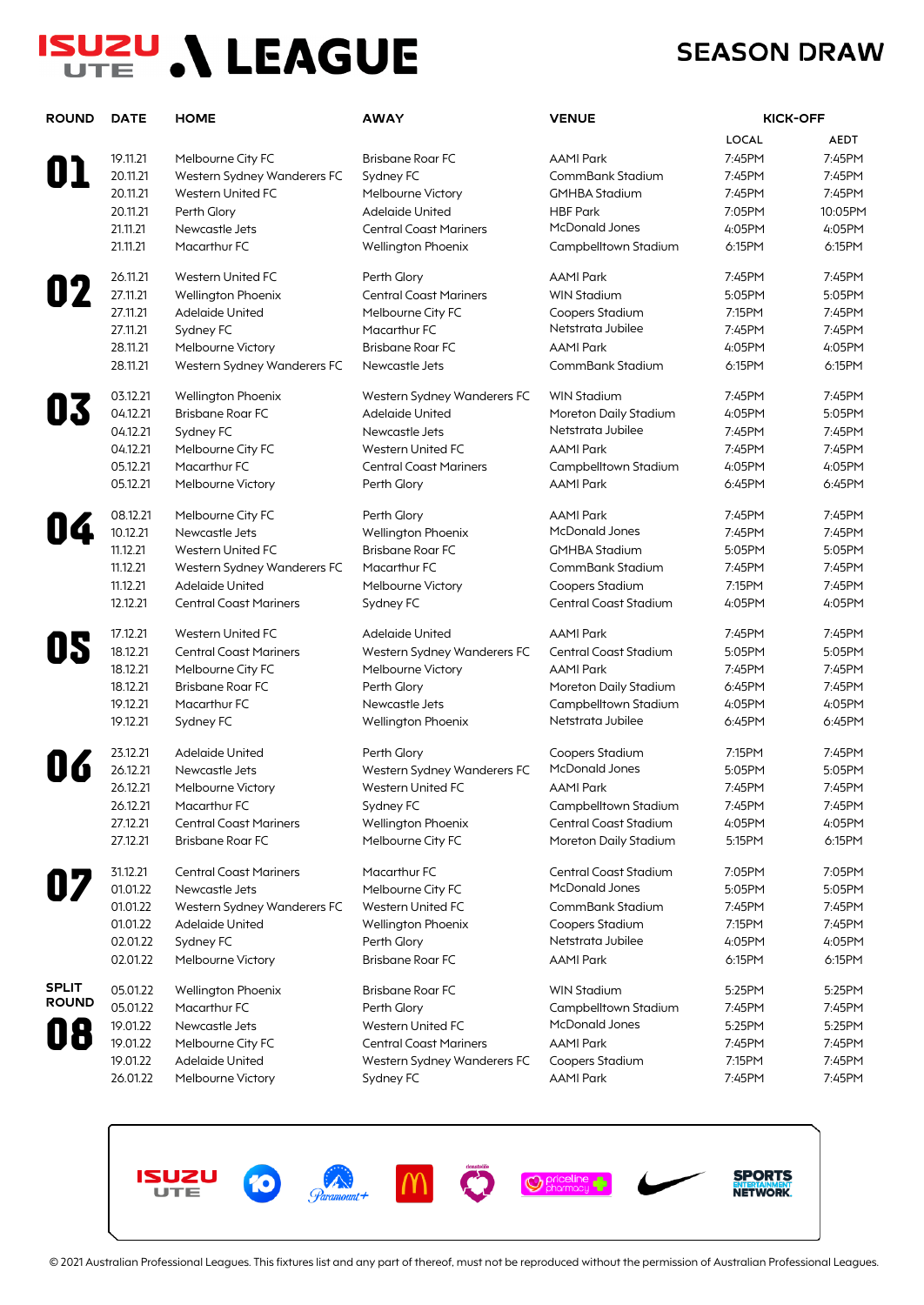# **ISUZU ,\ LEAGUE**

### **SEASON DRAW**

| <b>ROUND</b> | <b>DATE</b>          | <b>HOME</b>                                              | <b>AWAY</b>                   | <b>VENUE</b>                                   |                  | <b>KICK-OFF</b> |
|--------------|----------------------|----------------------------------------------------------|-------------------------------|------------------------------------------------|------------------|-----------------|
|              |                      |                                                          |                               |                                                | LOCAL            | <b>AEDT</b>     |
|              | 07.01.22             | Western United FC                                        | Sydney FC                     | <b>AAMI Park</b>                               | 7:45PM           | 7:45PM          |
|              | 08.01.22             | Wellington Phoenix                                       | Newcastle Jets                | <b>WIN Stadium</b>                             | 5:05PM           | 5:05PM          |
|              | 08.01.22             | Melbourne Victory                                        | <b>Adelaide United</b>        | <b>AAMI Park</b>                               | 7:45PM           | 7:45PM          |
|              | 08.01.22             | Western Sydney Wanderers FC                              | Perth Glory                   | CommBank Stadium                               | 7:45PM           | 7:45PM          |
|              | 09.01.22             | <b>Brisbane Roar FC</b>                                  | <b>Central Coast Mariners</b> | Moreton Daily Stadium                          | 5:15PM           | 6:15PM          |
|              | 09.01.22             | Melbourne City FC                                        | Macarthur FC                  | <b>AAMI Park</b>                               | 6:15PM           | 6:15PM          |
|              | 14.01.22             | Macarthur FC                                             | Western United FC             | Campbelltown Stadium                           | 7:45PM           | 7:45PM          |
|              | 15.01.22             | <b>Central Coast Mariners</b>                            | Newcastle Jets                | Central Coast Stadium                          | 5:05PM           | 5:05PM          |
|              | 15.01.22             | Adelaide United                                          | Melbourne City FC             | Coopers Stadium                                | 7:15PM           | 7:45PM          |
|              | 15.01.22             | Sydney FC                                                | <b>Brisbane Roar FC</b>       | Netstrata Jubilee                              | 7:45PM           | 7:45PM          |
|              |                      |                                                          |                               |                                                |                  |                 |
|              | 15.01.22<br>16.01.22 | Perth Glory                                              | Wellington Phoenix            | <b>HBF Park</b>                                | 7:05PM           | 10:05PM         |
|              |                      | Western Sydney Wanderers FC                              | Melbourne Victory             | CommBank Stadium                               | 6:15PM           | 6:15PM          |
|              | <b>TBC</b>           | <b>Brisbane Roar FC</b>                                  | <b>Adelaide United</b>        | Moreton Daily Stadium                          | <b>TBC</b>       | TBC             |
|              | TBC                  | <b>Central Coast Mariners</b>                            | Melbourne Victory             | Central Coast Stadium                          | <b>TBC</b>       | <b>TBC</b>      |
|              | <b>TBC</b>           | Macarthur FC                                             | Western Sydney Wanderers FC   | Campbelltown Stadium                           | <b>TBC</b>       | TBC             |
|              | <b>TBC</b>           | Melbourne City FC                                        | Sydney FC                     | <b>AAMI Park</b>                               | <b>TBC</b>       | <b>TBC</b>      |
|              | <b>TBC</b>           | Perth Glory                                              | Newcastle Jets                | <b>HBF Park</b>                                | <b>TBC</b>       | <b>TBC</b>      |
|              | <b>TBC</b>           | Western United FC                                        | Wellington Phoenix            | <b>AAMI Park</b>                               | <b>TBC</b>       | <b>TBC</b>      |
|              | 28.01.22             | Newcastle Jets                                           | <b>Adelaide United</b>        | McDonald Jones                                 | 7:45PM           | 7:45PM          |
| 12           | 28.01.22             | Perth Glory                                              | Macarthur FC                  | <b>HBF Park</b>                                | 7:05PM           | 10:05PM         |
|              | 29.01.22             | Wellington Phoenix                                       | Melbourne Victory             | <b>TBC</b>                                     | <b>TBC</b>       | <b>TBC</b>      |
|              | 29.01.22             | <b>Brisbane Roar FC</b>                                  | Western Sydney Wanderers FC   | Moreton Daily Stadium                          | 6:45PM           | 7:45PM          |
|              | 29.01.22             | Western United FC                                        | Melbourne City FC             | <b>AAMI Park</b>                               | 7:45PM           | 7:45PM          |
|              | 30.01.22             | Sydney FC                                                | <b>Central Coast Mariners</b> | Leichhardt Oval                                | 6:15PM           | 6:15PM          |
|              | 04.02.22             | <b>Adelaide United</b>                                   | Sydney FC                     | Coopers Stadium                                | 7:15PM           | 7:45PM          |
|              | 05.02.22             | Newcastle Jets                                           | <b>Brisbane Roar FC</b>       | TBC                                            | 5:05PM           | 5:05PM          |
|              | 05.02.22             | Western Sydney Wanderers FC                              | <b>Central Coast Mariners</b> | CommBank Stadium                               | 7:45PM           | 7:45PM          |
|              | 05.02.22             | Melbourne Victory                                        | Western United FC             | <b>AAMI Park</b>                               | 7:45PM           | 7:45PM          |
|              | 06.02.22             | Wellington Phoenix                                       | Macarthur FC                  | <b>TBC</b>                                     | <b>TBC</b>       | <b>TBC</b>      |
|              | 06.02.22             | Melbourne City FC                                        | Perth Glory                   | <b>AAMI Park</b>                               | 6:15PM           | 6:15PM          |
|              | 11.02.22             |                                                          | Melbourne City FC             | CommBank Stadium                               | 7:45PM           | 7:45PM          |
|              | 12.02.22             | Western Sydney Wanderers FC                              | <b>Adelaide United</b>        | <b>TBC</b>                                     | <b>TBC</b>       | <b>TBC</b>      |
|              | 12.02.22             | Wellington Phoenix                                       | Western United FC             | Netstrata Jubilee                              |                  | 5:05PM          |
|              |                      | Sydney FC                                                |                               |                                                | 5:05PM           |                 |
|              | 12.02.22<br>13.02.22 | Melbourne Victory                                        | Newcastle Jets                | AAMI Park                                      | 7:45PM           | 7:45PM          |
|              | 13.02.22             | <b>Central Coast Mariners</b><br><b>Brisbane Roar FC</b> | Perth Glory<br>Macarthur FC   | Central Coast Stadium<br>Moreton Daily Stadium | 4:05PM<br>5:15PM | 4:05PM          |
|              |                      |                                                          |                               |                                                |                  | 6:15PM          |
|              | 18.02.22             | Melbourne City FC                                        | Newcastle Jets                | <b>AAMI Park</b>                               | 7:45PM           | 7:45PM          |
| 15           | 18.02.22             | Perth Glory                                              | <b>Brisbane Roar FC</b>       | <b>HBF Park</b>                                | 7:05PM           | 10:05PM         |
|              | 19.02.22             | Wellington Phoenix                                       | Sydney FC                     | <b>TBC</b>                                     | <b>TBC</b>       | TBC             |
|              | 19.02.22             | Melbourne Victory                                        | <b>Central Coast Mariners</b> | <b>AAMI Park</b>                               | 7:45PM           | 7:45PM          |
|              | 19.02.22             | Macarthur FC                                             | <b>Adelaide United</b>        | Campbelltown Stadium                           | 7:45PM           | 7:45PM          |
|              | 20.02.22             | Western United FC                                        | Western Sydney Wanderers FC   | <b>TBC</b>                                     | 4:05PM           | 4:05PM          |
|              | 25.02.22             | <b>Brisbane Roar FC</b>                                  | Melbourne Victory             | Moreton Daily Stadium                          | 6:45PM           | 7:45PM          |
|              | 26.02.22             | Newcastle Jets                                           | Macarthur FC                  | McDonald Jones                                 | 5:05PM           | 5:05PM          |
|              | 26.02.22             | Sydney FC                                                | Melbourne City FC             | Netstrata Jubilee                              | 7:45PM           | 7:45PM          |
|              | 26.02.22             | <b>Adelaide United</b>                                   | <b>Central Coast Mariners</b> | Coopers Stadium                                | 7:15PM           | 7:45PM          |
|              | 26.02.22             | Perth Glory                                              | Western United FC             | <b>HBF Park</b>                                | 7:05PM           | 10:05PM         |
|              | 27.02.22             | Western Sydney Wanderers FC                              | Wellington Phoenix            | CommBank Stadium                               | 6:15PM           | 6:15PM          |
|              |                      |                                                          |                               |                                                |                  |                 |

**CO** *Garamount*+ **SPORTS<br>NETWORK** M Q **ISUZU O** priceline ٠ **UTE** 

© 2021 Australian Professional Leagues. This fixtures list and any part of thereof, must not be reproduced without the permission of Australian Professional Leagues.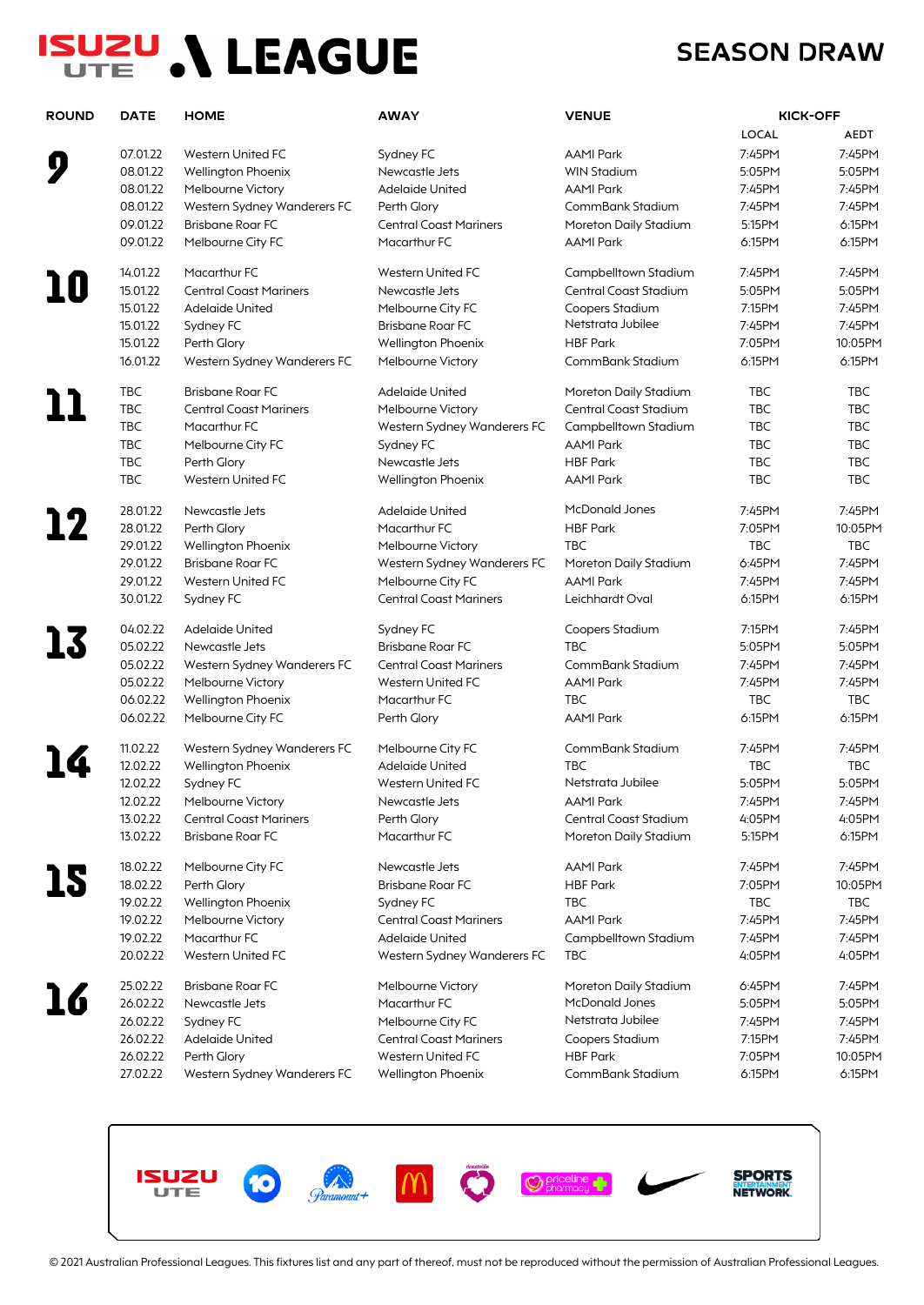# **ISUZU ,\ LEAGUE**

### **SEASON DRAW**

| LOCAL<br>7:45PM<br>04.03.22<br>Macarthur FC<br><b>AAMI Park</b><br>Melbourne Victory<br>05.03.22<br>Western United FC<br>Newcastle Jets<br><b>MARS Stadium</b><br>3:05PM<br>05.03.22<br><b>Central Coast Mariners</b><br><b>Brisbane Roar FC</b><br>Central Coast Stadium<br>5:05PM<br>05.03.22<br>Sydney FC<br>CommBank Stadium<br>7:45PM<br>Western Sydney Wanderers FC<br>05.03.22<br><b>HBF Park</b><br>Perth Glory<br><b>Adelaide United</b><br>7:05PM<br><b>TBC</b><br><b>TBC</b><br>06.03.22<br>Wellington Phoenix<br>Melbourne City FC<br>11.03.22<br>7:15PM<br><b>Adelaide United</b><br>Newcastle Jets<br>Coopers Stadium<br>18<br>12.03.22<br><b>Brisbane Roar FC</b><br>Moreton Daily Stadium<br>4:05PM<br>Wellington Phoenix<br>12.03.22<br>Sydney FC<br>Western United FC<br>Leichhardt Oval<br>5:05PM<br>12.03.22<br>Melbourne City FC<br>Melbourne Victory<br><b>AAMI Park</b><br>7:45PM<br>12.03.22<br><b>HBF Park</b><br>Perth Glory<br><b>Central Coast Mariners</b><br>7:05PM<br>13.03.22<br>Macarthur FC<br>Western Sydney Wanderers FC<br>Campbelltown Stadium<br>4:05PM<br><b>McDonald Jones</b><br>18.03.22<br>Newcastle Jets<br>7:45PM<br>Wellington Phoenix<br>19.03.22<br><b>TBC</b><br>Macarthur FC<br>5:05PM<br><b>Central Coast Mariners</b><br>Netstrata Jubilee<br>19.03.22<br>Melbourne Victory<br>7:45PM<br>Sydney FC<br>19.03.22<br>Western United FC<br>Melbourne City FC<br><b>AAMI Park</b><br>7:45PM<br>19.03.22<br><b>Brisbane Roar FC</b><br><b>HBF Park</b><br>7:05PM<br>Perth Glory<br>20.03.22<br>Western Sydney Wanderers FC<br>Adelaide United<br>CommBank Stadium<br>6:15PM<br><b>McDonald Jones</b><br>25.03.22<br>Newcastle Jets<br>7:45PM<br>Sydney FC<br>20<br>26.03.22<br><b>TBC</b><br><b>TBC</b><br>Wellington Phoenix<br>Perth Glory<br>26.03.22<br>4:05PM<br><b>Brisbane Roar FC</b><br>Western United FC<br>Moreton Daily Stadium<br>26.03.22<br>Macarthur FC<br>7:45PM<br>Melbourne City FC<br>Campbelltown Stadium<br>26.03.22<br>7:45PM<br><b>Central Coast Mariners</b><br>Central Coast Stadium<br>Adelaide United<br>27.03.22<br>Western Sydney Wanderers FC<br><b>AAMI Park</b><br>7:05PM<br>Melbourne Victory<br>01.04.22<br><b>AAMI Park</b><br>7:45PM<br>Melbourne City FC<br>Wellington Phoenix<br>21<br>02.04.22<br>Western United FC<br><b>Central Coast Mariners</b><br><b>MARS Stadium</b><br>4:05PM<br>02.04.22<br>Adelaide United FC<br>7:15PM<br>Melbourne Victory<br>Coopers Stadium<br>Netstrata Jubilee<br>02.04.22<br>Macarthur FC<br>7:45PM<br>Sydney FC<br>02.04.22<br>Perth Glory<br><b>HBF Park</b><br>7:05PM<br>Western Sydney Wanderers FC<br>03.04.22<br><b>Brisbane Roar FC</b><br>Newcastle Jets<br>4:05PM<br>Moreton Daily Stadium<br><b>SPLIT</b><br>06.04.22<br>Central Coast Stadium<br>7:45PM<br><b>Central Coast Mariners</b><br>Melbourne City FC<br><b>ROUND</b><br>06.04.22<br><b>Brisbane Roar FC</b><br>Wellington Phoenix<br>Moreton Daily Stadium<br>7:45PM<br>06.04.22<br>Perth Glory<br>Melbourne Victory<br><b>HBF Park</b><br>8:05PM<br>Netstrata Jubilee<br>19.04.22<br>Adelaide United<br>7:45PM<br>Sydney FC<br>19.04.22<br>Western United FC<br>Macarthur FC<br><b>UTAS Stadium</b><br>5:05PM<br>20.04.22<br>7:45PM<br>Western Sydney Wanderers FC<br>Newcastle Jets<br>CommBank Stadium<br>08.04.22<br>Adelaide United<br>Macarthur FC<br>Coopers Stadium<br>7:15PM<br>23<br>09.04.22<br>Wellington Phoenix<br>Western United FC<br><b>TBC</b><br><b>TBC</b><br>09.04.22<br>Western Sydney Wanderers FC<br><b>Brisbane Roar FC</b><br>CommBank Stadium<br>5:05PM<br>09.04.22<br><b>AAMI Park</b><br>7:45PM<br>Melbourne Victory<br>Melbourne City FC<br>09.04.22<br><b>Central Coast Mariners</b><br>Central Coast Stadium<br>7:45PM<br>Sydney FC<br><b>McDonald Jones</b><br>10.04.22<br>Newcastle Jets<br>Perth Glory<br>6:15PM<br>05.01.22<br><b>Adelaide United</b><br><b>AAMI Park</b><br>7:45PM<br>Melbourne City FC<br>15.04.22<br>Macarthur FC<br><b>Brisbane Roar FC</b><br>Campbelltown Stadium<br>7:45PM<br>16.04.22<br>Wellington Phoenix<br><b>Central Coast Mariners</b><br>TBC<br>TBC<br><b>UTAS Stadium</b><br>16.04.22<br>5:05PM<br>Western United FC<br>Perth Glory<br>McDonald Jones<br>16.04.22<br>Newcastle Jets<br>Melbourne Victory<br>7:45PM<br>TBC | <b>ROUND</b> | <b>DATE</b> | <b>HOME</b> | <b>AWAY</b>                 | <b>VENUE</b> |        | <b>KICK-OFF</b> |
|-------------------------------------------------------------------------------------------------------------------------------------------------------------------------------------------------------------------------------------------------------------------------------------------------------------------------------------------------------------------------------------------------------------------------------------------------------------------------------------------------------------------------------------------------------------------------------------------------------------------------------------------------------------------------------------------------------------------------------------------------------------------------------------------------------------------------------------------------------------------------------------------------------------------------------------------------------------------------------------------------------------------------------------------------------------------------------------------------------------------------------------------------------------------------------------------------------------------------------------------------------------------------------------------------------------------------------------------------------------------------------------------------------------------------------------------------------------------------------------------------------------------------------------------------------------------------------------------------------------------------------------------------------------------------------------------------------------------------------------------------------------------------------------------------------------------------------------------------------------------------------------------------------------------------------------------------------------------------------------------------------------------------------------------------------------------------------------------------------------------------------------------------------------------------------------------------------------------------------------------------------------------------------------------------------------------------------------------------------------------------------------------------------------------------------------------------------------------------------------------------------------------------------------------------------------------------------------------------------------------------------------------------------------------------------------------------------------------------------------------------------------------------------------------------------------------------------------------------------------------------------------------------------------------------------------------------------------------------------------------------------------------------------------------------------------------------------------------------------------------------------------------------------------------------------------------------------------------------------------------------------------------------------------------------------------------------------------------------------------------------------------------------------------------------------------------------------------------------------------------------------------------------------------------------------------------------------------------------------------------------------------------------------------------------------------------------------------------------------------------------------------------------------------------------------------------------------------------------------------------------------------------------------------------------------------------------------------------------------------------------------------------------------------------------------------------------------------------------------------------------------------------------------------------------------------------------------------------------------------------------------------------------------------------|--------------|-------------|-------------|-----------------------------|--------------|--------|-----------------|
|                                                                                                                                                                                                                                                                                                                                                                                                                                                                                                                                                                                                                                                                                                                                                                                                                                                                                                                                                                                                                                                                                                                                                                                                                                                                                                                                                                                                                                                                                                                                                                                                                                                                                                                                                                                                                                                                                                                                                                                                                                                                                                                                                                                                                                                                                                                                                                                                                                                                                                                                                                                                                                                                                                                                                                                                                                                                                                                                                                                                                                                                                                                                                                                                                                                                                                                                                                                                                                                                                                                                                                                                                                                                                                                                                                                                                                                                                                                                                                                                                                                                                                                                                                                                                                                                                           |              |             |             |                             |              |        | AEDT / AEST     |
|                                                                                                                                                                                                                                                                                                                                                                                                                                                                                                                                                                                                                                                                                                                                                                                                                                                                                                                                                                                                                                                                                                                                                                                                                                                                                                                                                                                                                                                                                                                                                                                                                                                                                                                                                                                                                                                                                                                                                                                                                                                                                                                                                                                                                                                                                                                                                                                                                                                                                                                                                                                                                                                                                                                                                                                                                                                                                                                                                                                                                                                                                                                                                                                                                                                                                                                                                                                                                                                                                                                                                                                                                                                                                                                                                                                                                                                                                                                                                                                                                                                                                                                                                                                                                                                                                           |              |             |             |                             |              |        | 7:45PM          |
|                                                                                                                                                                                                                                                                                                                                                                                                                                                                                                                                                                                                                                                                                                                                                                                                                                                                                                                                                                                                                                                                                                                                                                                                                                                                                                                                                                                                                                                                                                                                                                                                                                                                                                                                                                                                                                                                                                                                                                                                                                                                                                                                                                                                                                                                                                                                                                                                                                                                                                                                                                                                                                                                                                                                                                                                                                                                                                                                                                                                                                                                                                                                                                                                                                                                                                                                                                                                                                                                                                                                                                                                                                                                                                                                                                                                                                                                                                                                                                                                                                                                                                                                                                                                                                                                                           |              |             |             |                             |              |        | 3:05PM          |
|                                                                                                                                                                                                                                                                                                                                                                                                                                                                                                                                                                                                                                                                                                                                                                                                                                                                                                                                                                                                                                                                                                                                                                                                                                                                                                                                                                                                                                                                                                                                                                                                                                                                                                                                                                                                                                                                                                                                                                                                                                                                                                                                                                                                                                                                                                                                                                                                                                                                                                                                                                                                                                                                                                                                                                                                                                                                                                                                                                                                                                                                                                                                                                                                                                                                                                                                                                                                                                                                                                                                                                                                                                                                                                                                                                                                                                                                                                                                                                                                                                                                                                                                                                                                                                                                                           |              |             |             |                             |              |        | 5:05PM          |
|                                                                                                                                                                                                                                                                                                                                                                                                                                                                                                                                                                                                                                                                                                                                                                                                                                                                                                                                                                                                                                                                                                                                                                                                                                                                                                                                                                                                                                                                                                                                                                                                                                                                                                                                                                                                                                                                                                                                                                                                                                                                                                                                                                                                                                                                                                                                                                                                                                                                                                                                                                                                                                                                                                                                                                                                                                                                                                                                                                                                                                                                                                                                                                                                                                                                                                                                                                                                                                                                                                                                                                                                                                                                                                                                                                                                                                                                                                                                                                                                                                                                                                                                                                                                                                                                                           |              |             |             |                             |              |        | 7:45PM          |
|                                                                                                                                                                                                                                                                                                                                                                                                                                                                                                                                                                                                                                                                                                                                                                                                                                                                                                                                                                                                                                                                                                                                                                                                                                                                                                                                                                                                                                                                                                                                                                                                                                                                                                                                                                                                                                                                                                                                                                                                                                                                                                                                                                                                                                                                                                                                                                                                                                                                                                                                                                                                                                                                                                                                                                                                                                                                                                                                                                                                                                                                                                                                                                                                                                                                                                                                                                                                                                                                                                                                                                                                                                                                                                                                                                                                                                                                                                                                                                                                                                                                                                                                                                                                                                                                                           |              |             |             |                             |              |        | 10:05PM         |
|                                                                                                                                                                                                                                                                                                                                                                                                                                                                                                                                                                                                                                                                                                                                                                                                                                                                                                                                                                                                                                                                                                                                                                                                                                                                                                                                                                                                                                                                                                                                                                                                                                                                                                                                                                                                                                                                                                                                                                                                                                                                                                                                                                                                                                                                                                                                                                                                                                                                                                                                                                                                                                                                                                                                                                                                                                                                                                                                                                                                                                                                                                                                                                                                                                                                                                                                                                                                                                                                                                                                                                                                                                                                                                                                                                                                                                                                                                                                                                                                                                                                                                                                                                                                                                                                                           |              |             |             |                             |              |        | <b>TBC</b>      |
|                                                                                                                                                                                                                                                                                                                                                                                                                                                                                                                                                                                                                                                                                                                                                                                                                                                                                                                                                                                                                                                                                                                                                                                                                                                                                                                                                                                                                                                                                                                                                                                                                                                                                                                                                                                                                                                                                                                                                                                                                                                                                                                                                                                                                                                                                                                                                                                                                                                                                                                                                                                                                                                                                                                                                                                                                                                                                                                                                                                                                                                                                                                                                                                                                                                                                                                                                                                                                                                                                                                                                                                                                                                                                                                                                                                                                                                                                                                                                                                                                                                                                                                                                                                                                                                                                           |              |             |             |                             |              |        | 7:45PM          |
|                                                                                                                                                                                                                                                                                                                                                                                                                                                                                                                                                                                                                                                                                                                                                                                                                                                                                                                                                                                                                                                                                                                                                                                                                                                                                                                                                                                                                                                                                                                                                                                                                                                                                                                                                                                                                                                                                                                                                                                                                                                                                                                                                                                                                                                                                                                                                                                                                                                                                                                                                                                                                                                                                                                                                                                                                                                                                                                                                                                                                                                                                                                                                                                                                                                                                                                                                                                                                                                                                                                                                                                                                                                                                                                                                                                                                                                                                                                                                                                                                                                                                                                                                                                                                                                                                           |              |             |             |                             |              |        | 5:05PM          |
|                                                                                                                                                                                                                                                                                                                                                                                                                                                                                                                                                                                                                                                                                                                                                                                                                                                                                                                                                                                                                                                                                                                                                                                                                                                                                                                                                                                                                                                                                                                                                                                                                                                                                                                                                                                                                                                                                                                                                                                                                                                                                                                                                                                                                                                                                                                                                                                                                                                                                                                                                                                                                                                                                                                                                                                                                                                                                                                                                                                                                                                                                                                                                                                                                                                                                                                                                                                                                                                                                                                                                                                                                                                                                                                                                                                                                                                                                                                                                                                                                                                                                                                                                                                                                                                                                           |              |             |             |                             |              |        | 5:05PM          |
|                                                                                                                                                                                                                                                                                                                                                                                                                                                                                                                                                                                                                                                                                                                                                                                                                                                                                                                                                                                                                                                                                                                                                                                                                                                                                                                                                                                                                                                                                                                                                                                                                                                                                                                                                                                                                                                                                                                                                                                                                                                                                                                                                                                                                                                                                                                                                                                                                                                                                                                                                                                                                                                                                                                                                                                                                                                                                                                                                                                                                                                                                                                                                                                                                                                                                                                                                                                                                                                                                                                                                                                                                                                                                                                                                                                                                                                                                                                                                                                                                                                                                                                                                                                                                                                                                           |              |             |             |                             |              |        | 7:45PM          |
|                                                                                                                                                                                                                                                                                                                                                                                                                                                                                                                                                                                                                                                                                                                                                                                                                                                                                                                                                                                                                                                                                                                                                                                                                                                                                                                                                                                                                                                                                                                                                                                                                                                                                                                                                                                                                                                                                                                                                                                                                                                                                                                                                                                                                                                                                                                                                                                                                                                                                                                                                                                                                                                                                                                                                                                                                                                                                                                                                                                                                                                                                                                                                                                                                                                                                                                                                                                                                                                                                                                                                                                                                                                                                                                                                                                                                                                                                                                                                                                                                                                                                                                                                                                                                                                                                           |              |             |             |                             |              |        | 10:05PM         |
|                                                                                                                                                                                                                                                                                                                                                                                                                                                                                                                                                                                                                                                                                                                                                                                                                                                                                                                                                                                                                                                                                                                                                                                                                                                                                                                                                                                                                                                                                                                                                                                                                                                                                                                                                                                                                                                                                                                                                                                                                                                                                                                                                                                                                                                                                                                                                                                                                                                                                                                                                                                                                                                                                                                                                                                                                                                                                                                                                                                                                                                                                                                                                                                                                                                                                                                                                                                                                                                                                                                                                                                                                                                                                                                                                                                                                                                                                                                                                                                                                                                                                                                                                                                                                                                                                           |              |             |             |                             |              |        | 4:05PM          |
|                                                                                                                                                                                                                                                                                                                                                                                                                                                                                                                                                                                                                                                                                                                                                                                                                                                                                                                                                                                                                                                                                                                                                                                                                                                                                                                                                                                                                                                                                                                                                                                                                                                                                                                                                                                                                                                                                                                                                                                                                                                                                                                                                                                                                                                                                                                                                                                                                                                                                                                                                                                                                                                                                                                                                                                                                                                                                                                                                                                                                                                                                                                                                                                                                                                                                                                                                                                                                                                                                                                                                                                                                                                                                                                                                                                                                                                                                                                                                                                                                                                                                                                                                                                                                                                                                           |              |             |             |                             |              |        | 7:45PM          |
|                                                                                                                                                                                                                                                                                                                                                                                                                                                                                                                                                                                                                                                                                                                                                                                                                                                                                                                                                                                                                                                                                                                                                                                                                                                                                                                                                                                                                                                                                                                                                                                                                                                                                                                                                                                                                                                                                                                                                                                                                                                                                                                                                                                                                                                                                                                                                                                                                                                                                                                                                                                                                                                                                                                                                                                                                                                                                                                                                                                                                                                                                                                                                                                                                                                                                                                                                                                                                                                                                                                                                                                                                                                                                                                                                                                                                                                                                                                                                                                                                                                                                                                                                                                                                                                                                           |              |             |             |                             |              |        | 5:05PM          |
|                                                                                                                                                                                                                                                                                                                                                                                                                                                                                                                                                                                                                                                                                                                                                                                                                                                                                                                                                                                                                                                                                                                                                                                                                                                                                                                                                                                                                                                                                                                                                                                                                                                                                                                                                                                                                                                                                                                                                                                                                                                                                                                                                                                                                                                                                                                                                                                                                                                                                                                                                                                                                                                                                                                                                                                                                                                                                                                                                                                                                                                                                                                                                                                                                                                                                                                                                                                                                                                                                                                                                                                                                                                                                                                                                                                                                                                                                                                                                                                                                                                                                                                                                                                                                                                                                           |              |             |             |                             |              |        | 7:45PM          |
|                                                                                                                                                                                                                                                                                                                                                                                                                                                                                                                                                                                                                                                                                                                                                                                                                                                                                                                                                                                                                                                                                                                                                                                                                                                                                                                                                                                                                                                                                                                                                                                                                                                                                                                                                                                                                                                                                                                                                                                                                                                                                                                                                                                                                                                                                                                                                                                                                                                                                                                                                                                                                                                                                                                                                                                                                                                                                                                                                                                                                                                                                                                                                                                                                                                                                                                                                                                                                                                                                                                                                                                                                                                                                                                                                                                                                                                                                                                                                                                                                                                                                                                                                                                                                                                                                           |              |             |             |                             |              |        | 7:45PM          |
|                                                                                                                                                                                                                                                                                                                                                                                                                                                                                                                                                                                                                                                                                                                                                                                                                                                                                                                                                                                                                                                                                                                                                                                                                                                                                                                                                                                                                                                                                                                                                                                                                                                                                                                                                                                                                                                                                                                                                                                                                                                                                                                                                                                                                                                                                                                                                                                                                                                                                                                                                                                                                                                                                                                                                                                                                                                                                                                                                                                                                                                                                                                                                                                                                                                                                                                                                                                                                                                                                                                                                                                                                                                                                                                                                                                                                                                                                                                                                                                                                                                                                                                                                                                                                                                                                           |              |             |             |                             |              |        | 10:05PM         |
|                                                                                                                                                                                                                                                                                                                                                                                                                                                                                                                                                                                                                                                                                                                                                                                                                                                                                                                                                                                                                                                                                                                                                                                                                                                                                                                                                                                                                                                                                                                                                                                                                                                                                                                                                                                                                                                                                                                                                                                                                                                                                                                                                                                                                                                                                                                                                                                                                                                                                                                                                                                                                                                                                                                                                                                                                                                                                                                                                                                                                                                                                                                                                                                                                                                                                                                                                                                                                                                                                                                                                                                                                                                                                                                                                                                                                                                                                                                                                                                                                                                                                                                                                                                                                                                                                           |              |             |             |                             |              |        | 6:15PM          |
|                                                                                                                                                                                                                                                                                                                                                                                                                                                                                                                                                                                                                                                                                                                                                                                                                                                                                                                                                                                                                                                                                                                                                                                                                                                                                                                                                                                                                                                                                                                                                                                                                                                                                                                                                                                                                                                                                                                                                                                                                                                                                                                                                                                                                                                                                                                                                                                                                                                                                                                                                                                                                                                                                                                                                                                                                                                                                                                                                                                                                                                                                                                                                                                                                                                                                                                                                                                                                                                                                                                                                                                                                                                                                                                                                                                                                                                                                                                                                                                                                                                                                                                                                                                                                                                                                           |              |             |             |                             |              |        | 7:45PM          |
|                                                                                                                                                                                                                                                                                                                                                                                                                                                                                                                                                                                                                                                                                                                                                                                                                                                                                                                                                                                                                                                                                                                                                                                                                                                                                                                                                                                                                                                                                                                                                                                                                                                                                                                                                                                                                                                                                                                                                                                                                                                                                                                                                                                                                                                                                                                                                                                                                                                                                                                                                                                                                                                                                                                                                                                                                                                                                                                                                                                                                                                                                                                                                                                                                                                                                                                                                                                                                                                                                                                                                                                                                                                                                                                                                                                                                                                                                                                                                                                                                                                                                                                                                                                                                                                                                           |              |             |             |                             |              |        | <b>TBC</b>      |
|                                                                                                                                                                                                                                                                                                                                                                                                                                                                                                                                                                                                                                                                                                                                                                                                                                                                                                                                                                                                                                                                                                                                                                                                                                                                                                                                                                                                                                                                                                                                                                                                                                                                                                                                                                                                                                                                                                                                                                                                                                                                                                                                                                                                                                                                                                                                                                                                                                                                                                                                                                                                                                                                                                                                                                                                                                                                                                                                                                                                                                                                                                                                                                                                                                                                                                                                                                                                                                                                                                                                                                                                                                                                                                                                                                                                                                                                                                                                                                                                                                                                                                                                                                                                                                                                                           |              |             |             |                             |              |        | 5:05PM          |
|                                                                                                                                                                                                                                                                                                                                                                                                                                                                                                                                                                                                                                                                                                                                                                                                                                                                                                                                                                                                                                                                                                                                                                                                                                                                                                                                                                                                                                                                                                                                                                                                                                                                                                                                                                                                                                                                                                                                                                                                                                                                                                                                                                                                                                                                                                                                                                                                                                                                                                                                                                                                                                                                                                                                                                                                                                                                                                                                                                                                                                                                                                                                                                                                                                                                                                                                                                                                                                                                                                                                                                                                                                                                                                                                                                                                                                                                                                                                                                                                                                                                                                                                                                                                                                                                                           |              |             |             |                             |              |        | 7:45PM          |
|                                                                                                                                                                                                                                                                                                                                                                                                                                                                                                                                                                                                                                                                                                                                                                                                                                                                                                                                                                                                                                                                                                                                                                                                                                                                                                                                                                                                                                                                                                                                                                                                                                                                                                                                                                                                                                                                                                                                                                                                                                                                                                                                                                                                                                                                                                                                                                                                                                                                                                                                                                                                                                                                                                                                                                                                                                                                                                                                                                                                                                                                                                                                                                                                                                                                                                                                                                                                                                                                                                                                                                                                                                                                                                                                                                                                                                                                                                                                                                                                                                                                                                                                                                                                                                                                                           |              |             |             |                             |              |        | 7:45PM          |
|                                                                                                                                                                                                                                                                                                                                                                                                                                                                                                                                                                                                                                                                                                                                                                                                                                                                                                                                                                                                                                                                                                                                                                                                                                                                                                                                                                                                                                                                                                                                                                                                                                                                                                                                                                                                                                                                                                                                                                                                                                                                                                                                                                                                                                                                                                                                                                                                                                                                                                                                                                                                                                                                                                                                                                                                                                                                                                                                                                                                                                                                                                                                                                                                                                                                                                                                                                                                                                                                                                                                                                                                                                                                                                                                                                                                                                                                                                                                                                                                                                                                                                                                                                                                                                                                                           |              |             |             |                             |              |        | 7:05PM          |
|                                                                                                                                                                                                                                                                                                                                                                                                                                                                                                                                                                                                                                                                                                                                                                                                                                                                                                                                                                                                                                                                                                                                                                                                                                                                                                                                                                                                                                                                                                                                                                                                                                                                                                                                                                                                                                                                                                                                                                                                                                                                                                                                                                                                                                                                                                                                                                                                                                                                                                                                                                                                                                                                                                                                                                                                                                                                                                                                                                                                                                                                                                                                                                                                                                                                                                                                                                                                                                                                                                                                                                                                                                                                                                                                                                                                                                                                                                                                                                                                                                                                                                                                                                                                                                                                                           |              |             |             |                             |              |        | 7:45PM          |
|                                                                                                                                                                                                                                                                                                                                                                                                                                                                                                                                                                                                                                                                                                                                                                                                                                                                                                                                                                                                                                                                                                                                                                                                                                                                                                                                                                                                                                                                                                                                                                                                                                                                                                                                                                                                                                                                                                                                                                                                                                                                                                                                                                                                                                                                                                                                                                                                                                                                                                                                                                                                                                                                                                                                                                                                                                                                                                                                                                                                                                                                                                                                                                                                                                                                                                                                                                                                                                                                                                                                                                                                                                                                                                                                                                                                                                                                                                                                                                                                                                                                                                                                                                                                                                                                                           |              |             |             |                             |              |        | 4:05PM          |
|                                                                                                                                                                                                                                                                                                                                                                                                                                                                                                                                                                                                                                                                                                                                                                                                                                                                                                                                                                                                                                                                                                                                                                                                                                                                                                                                                                                                                                                                                                                                                                                                                                                                                                                                                                                                                                                                                                                                                                                                                                                                                                                                                                                                                                                                                                                                                                                                                                                                                                                                                                                                                                                                                                                                                                                                                                                                                                                                                                                                                                                                                                                                                                                                                                                                                                                                                                                                                                                                                                                                                                                                                                                                                                                                                                                                                                                                                                                                                                                                                                                                                                                                                                                                                                                                                           |              |             |             |                             |              |        | 7:45PM          |
|                                                                                                                                                                                                                                                                                                                                                                                                                                                                                                                                                                                                                                                                                                                                                                                                                                                                                                                                                                                                                                                                                                                                                                                                                                                                                                                                                                                                                                                                                                                                                                                                                                                                                                                                                                                                                                                                                                                                                                                                                                                                                                                                                                                                                                                                                                                                                                                                                                                                                                                                                                                                                                                                                                                                                                                                                                                                                                                                                                                                                                                                                                                                                                                                                                                                                                                                                                                                                                                                                                                                                                                                                                                                                                                                                                                                                                                                                                                                                                                                                                                                                                                                                                                                                                                                                           |              |             |             |                             |              |        | 7:45PM          |
|                                                                                                                                                                                                                                                                                                                                                                                                                                                                                                                                                                                                                                                                                                                                                                                                                                                                                                                                                                                                                                                                                                                                                                                                                                                                                                                                                                                                                                                                                                                                                                                                                                                                                                                                                                                                                                                                                                                                                                                                                                                                                                                                                                                                                                                                                                                                                                                                                                                                                                                                                                                                                                                                                                                                                                                                                                                                                                                                                                                                                                                                                                                                                                                                                                                                                                                                                                                                                                                                                                                                                                                                                                                                                                                                                                                                                                                                                                                                                                                                                                                                                                                                                                                                                                                                                           |              |             |             |                             |              |        | 10:05PM         |
|                                                                                                                                                                                                                                                                                                                                                                                                                                                                                                                                                                                                                                                                                                                                                                                                                                                                                                                                                                                                                                                                                                                                                                                                                                                                                                                                                                                                                                                                                                                                                                                                                                                                                                                                                                                                                                                                                                                                                                                                                                                                                                                                                                                                                                                                                                                                                                                                                                                                                                                                                                                                                                                                                                                                                                                                                                                                                                                                                                                                                                                                                                                                                                                                                                                                                                                                                                                                                                                                                                                                                                                                                                                                                                                                                                                                                                                                                                                                                                                                                                                                                                                                                                                                                                                                                           |              |             |             |                             |              |        | 4:05PM          |
|                                                                                                                                                                                                                                                                                                                                                                                                                                                                                                                                                                                                                                                                                                                                                                                                                                                                                                                                                                                                                                                                                                                                                                                                                                                                                                                                                                                                                                                                                                                                                                                                                                                                                                                                                                                                                                                                                                                                                                                                                                                                                                                                                                                                                                                                                                                                                                                                                                                                                                                                                                                                                                                                                                                                                                                                                                                                                                                                                                                                                                                                                                                                                                                                                                                                                                                                                                                                                                                                                                                                                                                                                                                                                                                                                                                                                                                                                                                                                                                                                                                                                                                                                                                                                                                                                           |              |             |             |                             |              |        | 7:45PM          |
|                                                                                                                                                                                                                                                                                                                                                                                                                                                                                                                                                                                                                                                                                                                                                                                                                                                                                                                                                                                                                                                                                                                                                                                                                                                                                                                                                                                                                                                                                                                                                                                                                                                                                                                                                                                                                                                                                                                                                                                                                                                                                                                                                                                                                                                                                                                                                                                                                                                                                                                                                                                                                                                                                                                                                                                                                                                                                                                                                                                                                                                                                                                                                                                                                                                                                                                                                                                                                                                                                                                                                                                                                                                                                                                                                                                                                                                                                                                                                                                                                                                                                                                                                                                                                                                                                           |              |             |             |                             |              |        | 7:45PM          |
|                                                                                                                                                                                                                                                                                                                                                                                                                                                                                                                                                                                                                                                                                                                                                                                                                                                                                                                                                                                                                                                                                                                                                                                                                                                                                                                                                                                                                                                                                                                                                                                                                                                                                                                                                                                                                                                                                                                                                                                                                                                                                                                                                                                                                                                                                                                                                                                                                                                                                                                                                                                                                                                                                                                                                                                                                                                                                                                                                                                                                                                                                                                                                                                                                                                                                                                                                                                                                                                                                                                                                                                                                                                                                                                                                                                                                                                                                                                                                                                                                                                                                                                                                                                                                                                                                           |              |             |             |                             |              |        | 10:05PM         |
|                                                                                                                                                                                                                                                                                                                                                                                                                                                                                                                                                                                                                                                                                                                                                                                                                                                                                                                                                                                                                                                                                                                                                                                                                                                                                                                                                                                                                                                                                                                                                                                                                                                                                                                                                                                                                                                                                                                                                                                                                                                                                                                                                                                                                                                                                                                                                                                                                                                                                                                                                                                                                                                                                                                                                                                                                                                                                                                                                                                                                                                                                                                                                                                                                                                                                                                                                                                                                                                                                                                                                                                                                                                                                                                                                                                                                                                                                                                                                                                                                                                                                                                                                                                                                                                                                           |              |             |             |                             |              |        | 7:45PM          |
|                                                                                                                                                                                                                                                                                                                                                                                                                                                                                                                                                                                                                                                                                                                                                                                                                                                                                                                                                                                                                                                                                                                                                                                                                                                                                                                                                                                                                                                                                                                                                                                                                                                                                                                                                                                                                                                                                                                                                                                                                                                                                                                                                                                                                                                                                                                                                                                                                                                                                                                                                                                                                                                                                                                                                                                                                                                                                                                                                                                                                                                                                                                                                                                                                                                                                                                                                                                                                                                                                                                                                                                                                                                                                                                                                                                                                                                                                                                                                                                                                                                                                                                                                                                                                                                                                           |              |             |             |                             |              |        | 5:05PM          |
|                                                                                                                                                                                                                                                                                                                                                                                                                                                                                                                                                                                                                                                                                                                                                                                                                                                                                                                                                                                                                                                                                                                                                                                                                                                                                                                                                                                                                                                                                                                                                                                                                                                                                                                                                                                                                                                                                                                                                                                                                                                                                                                                                                                                                                                                                                                                                                                                                                                                                                                                                                                                                                                                                                                                                                                                                                                                                                                                                                                                                                                                                                                                                                                                                                                                                                                                                                                                                                                                                                                                                                                                                                                                                                                                                                                                                                                                                                                                                                                                                                                                                                                                                                                                                                                                                           |              |             |             |                             |              |        | 7:45PM          |
|                                                                                                                                                                                                                                                                                                                                                                                                                                                                                                                                                                                                                                                                                                                                                                                                                                                                                                                                                                                                                                                                                                                                                                                                                                                                                                                                                                                                                                                                                                                                                                                                                                                                                                                                                                                                                                                                                                                                                                                                                                                                                                                                                                                                                                                                                                                                                                                                                                                                                                                                                                                                                                                                                                                                                                                                                                                                                                                                                                                                                                                                                                                                                                                                                                                                                                                                                                                                                                                                                                                                                                                                                                                                                                                                                                                                                                                                                                                                                                                                                                                                                                                                                                                                                                                                                           |              |             |             |                             |              |        | 7:45PM          |
|                                                                                                                                                                                                                                                                                                                                                                                                                                                                                                                                                                                                                                                                                                                                                                                                                                                                                                                                                                                                                                                                                                                                                                                                                                                                                                                                                                                                                                                                                                                                                                                                                                                                                                                                                                                                                                                                                                                                                                                                                                                                                                                                                                                                                                                                                                                                                                                                                                                                                                                                                                                                                                                                                                                                                                                                                                                                                                                                                                                                                                                                                                                                                                                                                                                                                                                                                                                                                                                                                                                                                                                                                                                                                                                                                                                                                                                                                                                                                                                                                                                                                                                                                                                                                                                                                           |              |             |             |                             |              |        | <b>TBC</b>      |
|                                                                                                                                                                                                                                                                                                                                                                                                                                                                                                                                                                                                                                                                                                                                                                                                                                                                                                                                                                                                                                                                                                                                                                                                                                                                                                                                                                                                                                                                                                                                                                                                                                                                                                                                                                                                                                                                                                                                                                                                                                                                                                                                                                                                                                                                                                                                                                                                                                                                                                                                                                                                                                                                                                                                                                                                                                                                                                                                                                                                                                                                                                                                                                                                                                                                                                                                                                                                                                                                                                                                                                                                                                                                                                                                                                                                                                                                                                                                                                                                                                                                                                                                                                                                                                                                                           |              |             |             |                             |              |        | 5:05PM          |
|                                                                                                                                                                                                                                                                                                                                                                                                                                                                                                                                                                                                                                                                                                                                                                                                                                                                                                                                                                                                                                                                                                                                                                                                                                                                                                                                                                                                                                                                                                                                                                                                                                                                                                                                                                                                                                                                                                                                                                                                                                                                                                                                                                                                                                                                                                                                                                                                                                                                                                                                                                                                                                                                                                                                                                                                                                                                                                                                                                                                                                                                                                                                                                                                                                                                                                                                                                                                                                                                                                                                                                                                                                                                                                                                                                                                                                                                                                                                                                                                                                                                                                                                                                                                                                                                                           |              |             |             |                             |              |        | 7:45PM          |
|                                                                                                                                                                                                                                                                                                                                                                                                                                                                                                                                                                                                                                                                                                                                                                                                                                                                                                                                                                                                                                                                                                                                                                                                                                                                                                                                                                                                                                                                                                                                                                                                                                                                                                                                                                                                                                                                                                                                                                                                                                                                                                                                                                                                                                                                                                                                                                                                                                                                                                                                                                                                                                                                                                                                                                                                                                                                                                                                                                                                                                                                                                                                                                                                                                                                                                                                                                                                                                                                                                                                                                                                                                                                                                                                                                                                                                                                                                                                                                                                                                                                                                                                                                                                                                                                                           |              |             |             |                             |              |        | 7:45PM          |
|                                                                                                                                                                                                                                                                                                                                                                                                                                                                                                                                                                                                                                                                                                                                                                                                                                                                                                                                                                                                                                                                                                                                                                                                                                                                                                                                                                                                                                                                                                                                                                                                                                                                                                                                                                                                                                                                                                                                                                                                                                                                                                                                                                                                                                                                                                                                                                                                                                                                                                                                                                                                                                                                                                                                                                                                                                                                                                                                                                                                                                                                                                                                                                                                                                                                                                                                                                                                                                                                                                                                                                                                                                                                                                                                                                                                                                                                                                                                                                                                                                                                                                                                                                                                                                                                                           |              |             |             |                             |              |        | 6:15PM          |
|                                                                                                                                                                                                                                                                                                                                                                                                                                                                                                                                                                                                                                                                                                                                                                                                                                                                                                                                                                                                                                                                                                                                                                                                                                                                                                                                                                                                                                                                                                                                                                                                                                                                                                                                                                                                                                                                                                                                                                                                                                                                                                                                                                                                                                                                                                                                                                                                                                                                                                                                                                                                                                                                                                                                                                                                                                                                                                                                                                                                                                                                                                                                                                                                                                                                                                                                                                                                                                                                                                                                                                                                                                                                                                                                                                                                                                                                                                                                                                                                                                                                                                                                                                                                                                                                                           |              |             |             |                             |              |        | 7:45PM          |
|                                                                                                                                                                                                                                                                                                                                                                                                                                                                                                                                                                                                                                                                                                                                                                                                                                                                                                                                                                                                                                                                                                                                                                                                                                                                                                                                                                                                                                                                                                                                                                                                                                                                                                                                                                                                                                                                                                                                                                                                                                                                                                                                                                                                                                                                                                                                                                                                                                                                                                                                                                                                                                                                                                                                                                                                                                                                                                                                                                                                                                                                                                                                                                                                                                                                                                                                                                                                                                                                                                                                                                                                                                                                                                                                                                                                                                                                                                                                                                                                                                                                                                                                                                                                                                                                                           |              |             |             |                             |              |        | 7:45PM          |
|                                                                                                                                                                                                                                                                                                                                                                                                                                                                                                                                                                                                                                                                                                                                                                                                                                                                                                                                                                                                                                                                                                                                                                                                                                                                                                                                                                                                                                                                                                                                                                                                                                                                                                                                                                                                                                                                                                                                                                                                                                                                                                                                                                                                                                                                                                                                                                                                                                                                                                                                                                                                                                                                                                                                                                                                                                                                                                                                                                                                                                                                                                                                                                                                                                                                                                                                                                                                                                                                                                                                                                                                                                                                                                                                                                                                                                                                                                                                                                                                                                                                                                                                                                                                                                                                                           |              |             |             |                             |              |        | <b>TBC</b>      |
|                                                                                                                                                                                                                                                                                                                                                                                                                                                                                                                                                                                                                                                                                                                                                                                                                                                                                                                                                                                                                                                                                                                                                                                                                                                                                                                                                                                                                                                                                                                                                                                                                                                                                                                                                                                                                                                                                                                                                                                                                                                                                                                                                                                                                                                                                                                                                                                                                                                                                                                                                                                                                                                                                                                                                                                                                                                                                                                                                                                                                                                                                                                                                                                                                                                                                                                                                                                                                                                                                                                                                                                                                                                                                                                                                                                                                                                                                                                                                                                                                                                                                                                                                                                                                                                                                           |              |             |             |                             |              |        | 5:05PM          |
|                                                                                                                                                                                                                                                                                                                                                                                                                                                                                                                                                                                                                                                                                                                                                                                                                                                                                                                                                                                                                                                                                                                                                                                                                                                                                                                                                                                                                                                                                                                                                                                                                                                                                                                                                                                                                                                                                                                                                                                                                                                                                                                                                                                                                                                                                                                                                                                                                                                                                                                                                                                                                                                                                                                                                                                                                                                                                                                                                                                                                                                                                                                                                                                                                                                                                                                                                                                                                                                                                                                                                                                                                                                                                                                                                                                                                                                                                                                                                                                                                                                                                                                                                                                                                                                                                           |              |             |             |                             |              |        | 7:45PM          |
|                                                                                                                                                                                                                                                                                                                                                                                                                                                                                                                                                                                                                                                                                                                                                                                                                                                                                                                                                                                                                                                                                                                                                                                                                                                                                                                                                                                                                                                                                                                                                                                                                                                                                                                                                                                                                                                                                                                                                                                                                                                                                                                                                                                                                                                                                                                                                                                                                                                                                                                                                                                                                                                                                                                                                                                                                                                                                                                                                                                                                                                                                                                                                                                                                                                                                                                                                                                                                                                                                                                                                                                                                                                                                                                                                                                                                                                                                                                                                                                                                                                                                                                                                                                                                                                                                           |              | 16.04.22    | Sydney FC   | Western Sydney Wanderers FC |              | 7:45PM | 7:45PM          |